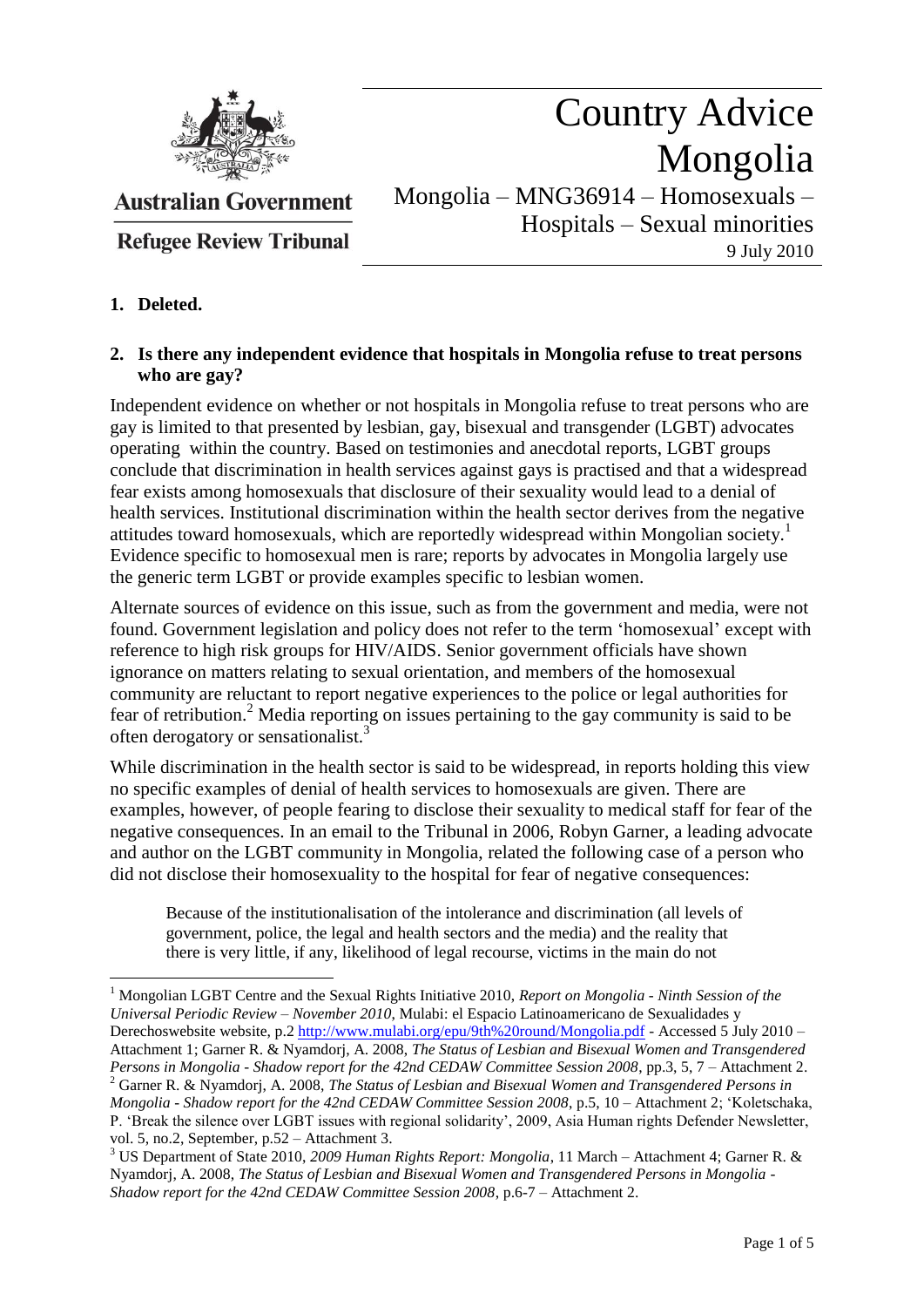report incidences of discrimination or violence for the very real fear of further harassment, predominantly from the police...

I have travelled widely in Mongolia, and it has been my experience that there are very few lesbians and gays who have escaped harassment and violence when their sexual orientation has become known. The violence most often comes from family members. Indeed, I have witnessed the immediate results of one such familial assault in which the victim in question was savagely beaten with a club by an uncle, an attack solely based on sexual orientation. **The victim was fortunate enough to be able to escape, but with serious injuries that required hospital treatment. The reason behind the assault could not be disclosed to medical authorities, nor could the assault itself be reported to police for fear of further violence.** The retributive violence of the police is similarly supported by anecdotal evidence and is a very real fear for lesbians and gays. Such beatings are by no means isolated incidents, and equally affect lesbians and gays in both urban and rural areas.<sup>4</sup>

#### **3. Deleted.**

**4. Deleted.**

 $\overline{a}$ 

#### **5. Please provide general background information on the treatment of gays in Mongolia.**

Reporting on the treatment of the estimated 300 000 members of the homosexual community in Mongolia is not extensive or systematic.<sup>5</sup> One positive development in the treatment of gays occurred in December 2009, with the government allowing official registration for the first time to the leading gay advocacy group, the LGBT Centre based in Ulaanbaatar. According to the LGBT Centre and other gay advocacy groups in Mongolia, however, ill-treatment of this minority group remains high across society and legal protections against ill-treatment are non-existent. The most common and serious forms of ill-treatment are those perpetrated by families and the police and intelligence authorities. These include threats, ostracism, surveillance, monitoring, arbitrary arrest, and physical and sexual assault while in custody.

In December 2009, the government granted legal registration for the first time to the LGBT Centre based in the capital Ulaanbaatar. Registration is with the Legal Entities Registration Agency. 6 The LGBT Centre is the principal non-government organisation dedicated to reducing discrimination and harm against the LGBT community. The Centre"s director and prominent Mongolian gay advocate, Robyn Garner, indicated in a February 2010 interview that the main effects of the registration are (1) that the gay community now knows that it has a legally mandated body to advocate on its behalf and (2) that the Centre is now in a position to engage directly with government and its agencies.<sup>7</sup> The registration followed three years of effort and at least 10 failed registration attempts in 2009, in addition to intervention from international and UN organisations.

<sup>&</sup>lt;sup>4</sup> Garner, R. 2006, Email to RRT Country Research: 'Re: harassment of lesbians in Mongolia', 25 August – Attachment 5.

<sup>5</sup> For this estimate see Garner R. & Nyamdorj, A. 2008, *The Status of Lesbian and Bisexual Women and Transgendered Persons in Mongolia - Shadow report for the 42nd CEDAW Committee Session 2008*, p.8 – Attachment 2.

<sup>&</sup>lt;sup>6</sup> International Gay & Lesbian Human Rights Commission 2009, 'Mongolia: First LGBT Advocacy NGO Registered and Recognized by Government", 16 Decembe[r http://www.iglhrc.org/cgi](http://www.iglhrc.org/cgi-bin/iowa/article/takeaction/resourcecenter/1049.html)[bin/iowa/article/takeaction/resourcecenter/1049.html](http://www.iglhrc.org/cgi-bin/iowa/article/takeaction/resourcecenter/1049.html) - Accessed 5 July 2010 – Attachment 9.

Association for Women's Rights in Development (AWID) 2010, 'LGBT Rights Gain a Foothold in Mongolia', 4 February [http://www.awid.org/eng/Issues-and-Analysis/Issues-and-Analysis/LGBT-Rights-Gain-a-Foothold](http://www.awid.org/eng/Issues-and-Analysis/Issues-and-Analysis/LGBT-Rights-Gain-a-Foothold-in-Mongolia)[in-Mongolia](http://www.awid.org/eng/Issues-and-Analysis/Issues-and-Analysis/LGBT-Rights-Gain-a-Foothold-in-Mongolia) - Accessed 5 July 2010 – Attachment 10.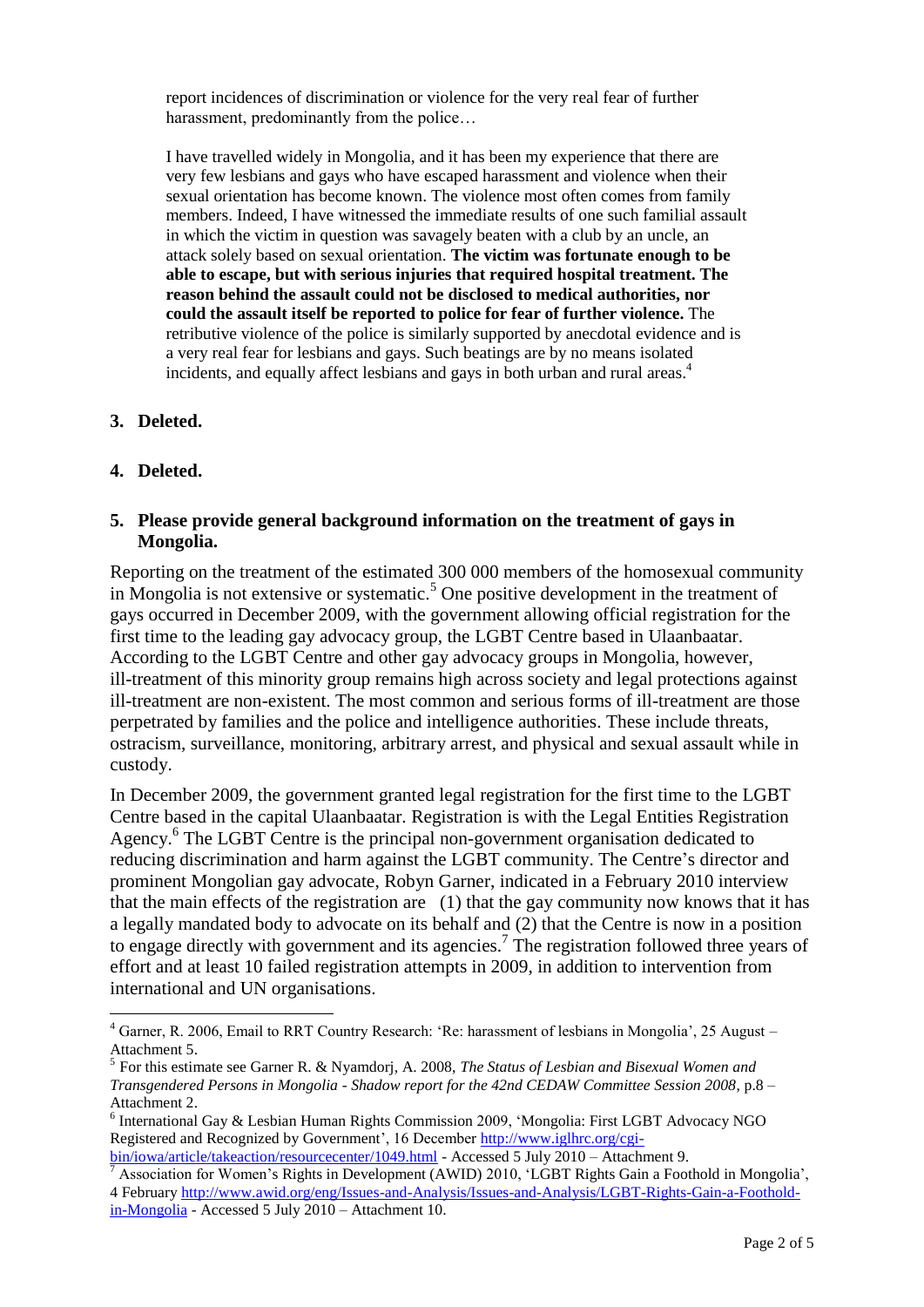While acknowledging the importance of registration, in the same February 2010 interview, Garner indicated that ill-treatment of this minority group remains high across society and legal protections against ill-treatment are non-existent. Based on testimonies and anecdotal evidence presented to LGBT groups, these groups have consistently indicated that the most common and serious forms of ill-treatment for homosexuals in Mongolia are those perpetrated by families, the police and intelligence authorities. <sup>8</sup> LGBT groups believe family violence in the form of threats, taunts and ostracism are almost universally experienced by those who reveal their sexuality within the family. Police and security authorities engage in "covert surveillance of known LGBT persons, keeping files on known LGBT persons, monitoring LGBT social events and photographing/filming those in attendance, phone-tapping, arbitrary arrests, intimidation, threats, and physical and sexual assaults on LGBT persons while in custody."<sup>9</sup> In February 2010, Garner also indicated that extreme ultra-nationalist groups pose a new threat for the gay community in the form of gang attacks:

#### *In general, how are LGBT persons treated in Mongolia?*

The short answer is badly. Discrimination, misunderstanding, ignorance and outright hatred exist at all levels and in all areas of society. To be gay or transgendered in Mongolia is to be an outcast; the overwhelming majority of LGBT people choose to live extremely closeted lives. They live in fear, and understandably so. The threat of violence, the loss of livelihoods, the loss of housing and the loss of family and friends is real. Most of the documented violence has been familial, with LGBT people attacked by a family member when their sexual orientation and/or gender identity is suspected or has become known. **However, recently – with the surge in extreme ultra-nationalist groups – we have seen an alarming rise in gang attacks on gay men and transgendered persons.** Also, because the LGBT community has a legitimate fear of secondary violence by police, these attacks have not been reported.

There are no legal or constitutional protections for LGBT people in Mongolia. In essence, legislatively and constitutionally, they are invisible. Persecution by the police and the General Intelligence Agency (GIA) is common. We know, for example, that the GIA keeps a record of known homosexuals in Mongolia and engages in active surveillance of LGBT people. We also have anecdotal evidence of arbitrary police detentions and violence while in custody….

Basically, it's dangerous to be gay or transgendered in Mongolia.<sup>10</sup>

 $\overline{a}$ 

Current reports by the US Department of State and Amnesty International give similar assessments on the treatment of gays to those presented by LGBT groups in Mongolia.<sup>11</sup> The US Department of State highlights that while homosexual conduct is not specifically proscribed by legal instruments, a section of the penal code that refers to "immoral gratification of sexual desires" has the potential to be used against

<sup>&</sup>lt;sup>8</sup> Association for Women's Rights in Development (AWID) 2010, 'LGBT Rights Gain a Foothold in Mongolia', 4 February [http://www.awid.org/eng/Issues-and-Analysis/Issues-and-Analysis/LGBT-Rights-Gain-a-Foothold](http://www.awid.org/eng/Issues-and-Analysis/Issues-and-Analysis/LGBT-Rights-Gain-a-Foothold-in-Mongolia)[in-Mongolia](http://www.awid.org/eng/Issues-and-Analysis/Issues-and-Analysis/LGBT-Rights-Gain-a-Foothold-in-Mongolia) - Accessed 5 July 2010 – Attachment 10; Garner R. & Nyamdorj, A. 2008, *The Status of Lesbian and Bisexual Women and Transgendered Persons in Mongolia - Shadow report for the 42nd CEDAW Committee Session 2008*, pp. 5-6 – Attachment 2.

<sup>9</sup> Mongolian LGBT Centre and the Sexual Rights Initiative 2010, *Report on Mongolia - Ninth Session of the Universal Periodic Review – November 2010*, Mulabi: el Espacio Latinoamericano de Sexualidades y Derechoswebsite website, p.2 <http://www.mulabi.org/epu/9th%20round/Mongolia.pdf> - Accessed 5 July 2010 – Attachment 1.

<sup>&</sup>lt;sup>10</sup> Association for Women's Rights in Development (AWID) 2010, 'LGBT Rights Gain a Foothold in Mongolia', 4 February [http://www.awid.org/eng/Issues-and-Analysis/Issues-and-Analysis/LGBT-Rights-Gain-a-Foothold](http://www.awid.org/eng/Issues-and-Analysis/Issues-and-Analysis/LGBT-Rights-Gain-a-Foothold-in-Mongolia)[in-Mongolia](http://www.awid.org/eng/Issues-and-Analysis/Issues-and-Analysis/LGBT-Rights-Gain-a-Foothold-in-Mongolia) - Accessed 5 July 2010 – Attachment 10.

<sup>11</sup> Amnesty International 2010, *Annual report – Mongolia*, 28 May – Attachment 11; US Department of State 2010, *2009 Human Rights Report: Mongolia*, 11 March – Attachment 4.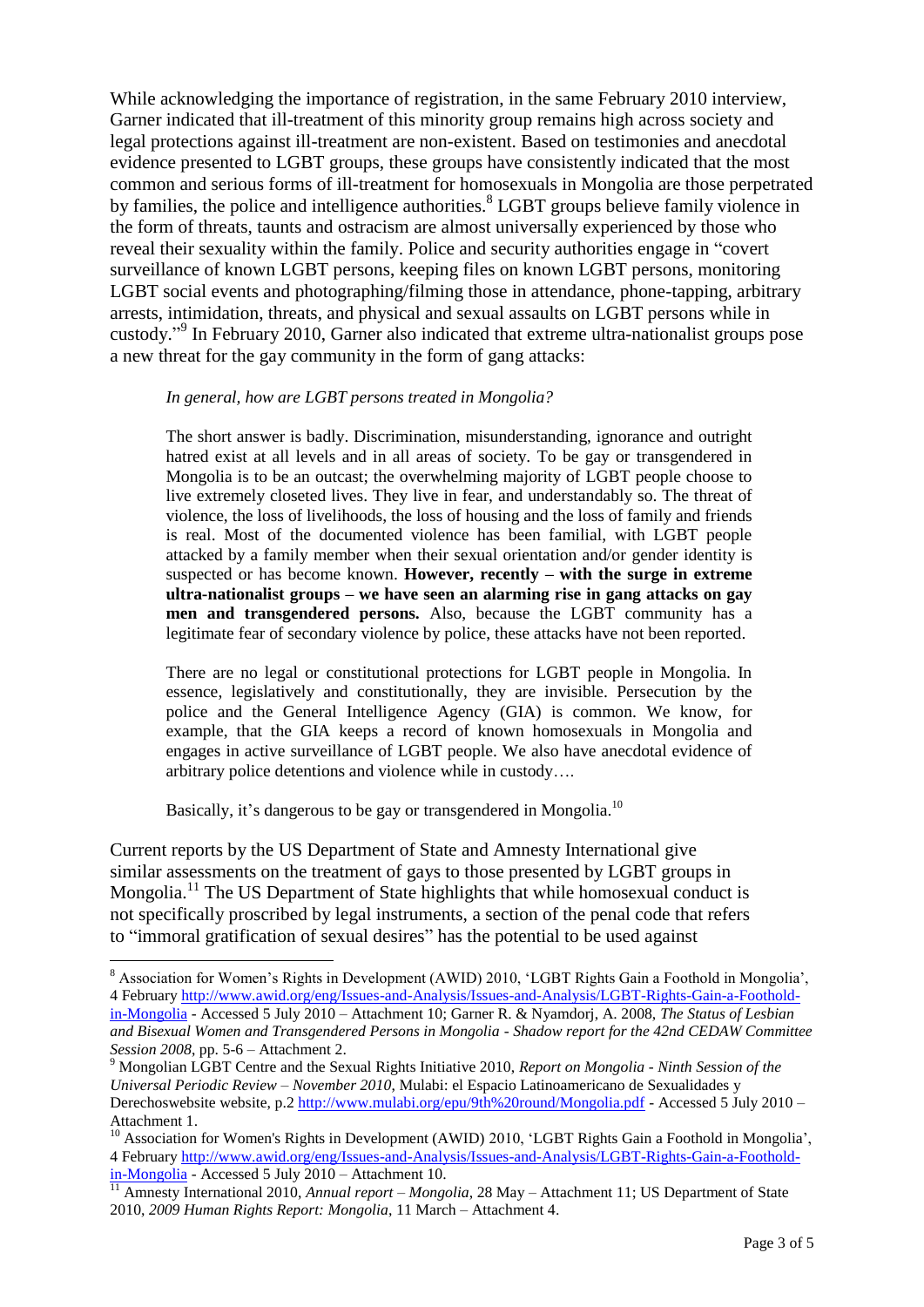persons engaging in homosexual conduct. In 2003, DFAT advised that social attitudes on homosexuality remained negative, particularly among the conservative older generation, with more accepting attitudes among the younger urban population; and that a negative portrayal of homosexuals exists in popular tabloid newspapers, which reinforce negative social attitudes.<sup>12</sup>

Not all homosexuals experience completely hostile attitudes and treatment from family members. An undated report on the *Mongol dyke* website accessed in 2006 provides one gay person"s account of their path to eventual acceptance by some of their family. The anonymous author concludes that her experience is not the exception and many LGBT Mongolians are accepted by their families:

…LGBT Mongolians have often said that it is more difficult to come out to one"s parents and close friends than to strangers. The opposite has been my experience…though her [my mother"s] first reaction of shock, **disbelief and guilttrip did last for one or two years,** we worked out the truths: I was still the daughter she gave birth to and she still loved me no matter my sexual orientation. **My siblings were most shocked and disgusted with me initially, but years went by and I came to see one of my sisters accept me wholly and unconditionally as I am, while another one still rejects me.** My coming out to my friends has also been more or less smooth – only one of my long-standing friends chose to reject me because of my sexuality, and others were only happy that I was happy.

Although it took number of years to make peace with my family members about my identity, I am blessed that I can share my life with them … **I am not an aberrant case where my family had come to accept me as a lesbian, there are many LGBT Mongolians who are out to their families and friends, and who have also been accepted as lesbian or gay.** 13

## **6. Deleted.**

#### **Attachments**

- 1. Mongolian LGBT Centre and the Sexual Rights Initiative 2010, *Report on Mongolia – Ninth Session of the Universal Periodic Review – November 2010*, Mulabi: el Espacio Latinoamericano de Sexualidades y Derechoswebsite website, p. 2 <http://www.mulabi.org/epu/9th%20round/Mongolia.pdf> – Accessed 5 July 2010.
- 2. Garner R. & Nyamdorj, A. 2008, *The Status of Lesbian and Bisexual Women and Transgendered Persons in Mongolia – Shadow report for the 42nd CEDAW Committee Session 2008*.
- 3. Koletschka, P. "Break the silence over LGBT issues with regional solidarity", 2009, Asia Human Rights Defender Newsletter, vol. 5, no.2, September.
- 4. US Department of State 2010*, 2009 Human Rights Report: Mongolia*, 11 March.

 $\overline{a}$ <sup>12</sup> DIMIA Country Information Service 2003, *Country Information Report No. 40/03 – Mongolia: Homosexuality in Mongolia* (sourced from DFAT advice of 28 February 2003), 4 March, Answer 3 – Attachment 12.

<sup>&</sup>lt;sup>13</sup> 'Parents, Families and Friends of Mongolian Lesbians and Gays' (undated), *Mongol Dyke* website <http://www.mongoldyke.org.mn/pflag.htm> – Accessed 18 July 2006 –Attachment 13.